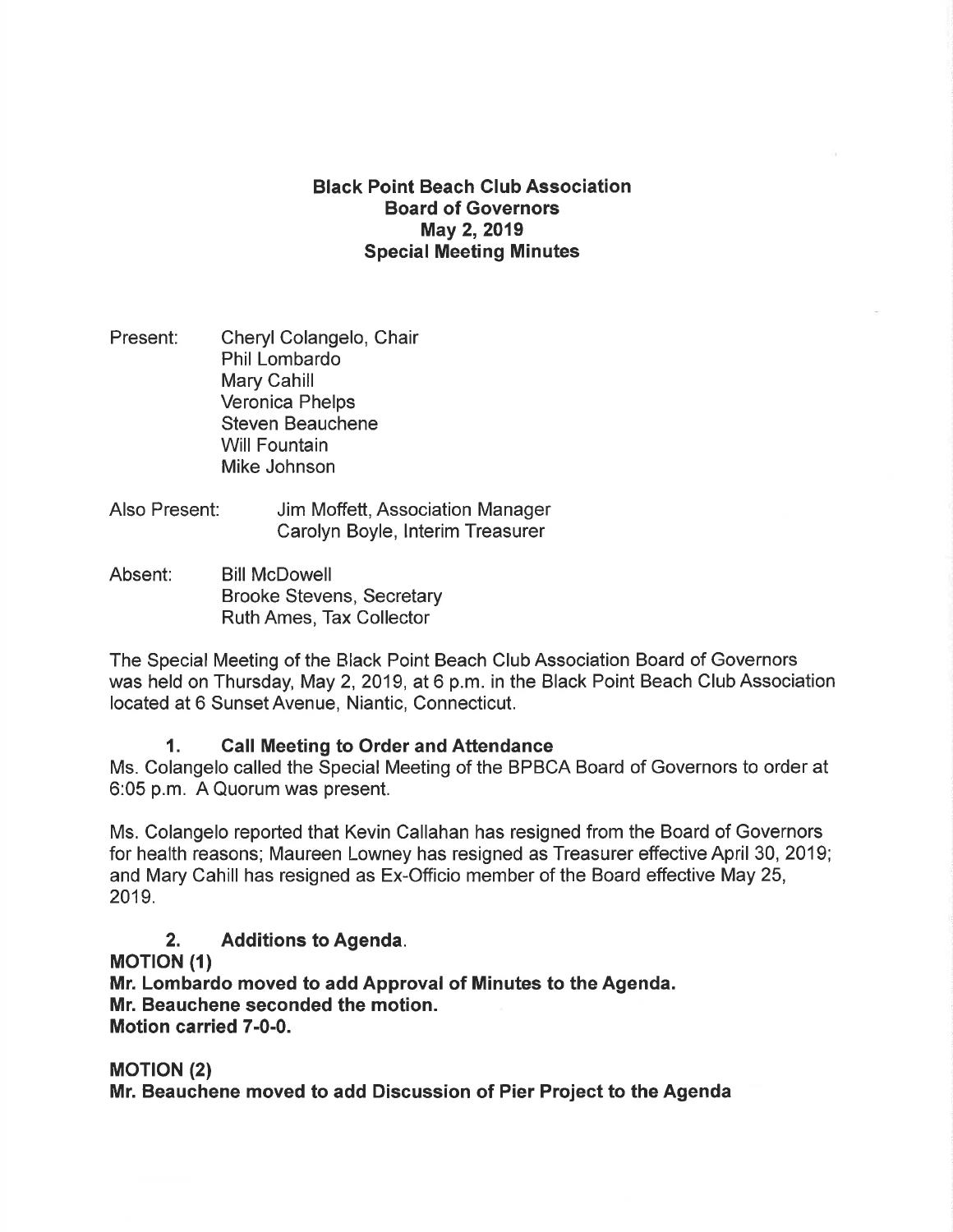#### Ms. Colangelo. Seconded the motion. Motion carried 7-0-0.

# 3. Minutes of April 25, 2019 Meeting.

Mr. Beauchene made a correction to the minutes indicating that at the top of page 4 he said that the cost could be "10% more", rather than "twice the amount" as reported in the minutes.

## **MOTION (3)**

Mr. Beauchene made a motion to accept the minutes as corrected. Mr. Lombardo seconded the motion Motion carried 7-0-0.

## 4. Public Comments

Mr. Beauchene read a letter submitted by Barbara Johnston, 35 Sea Crest Avenue, discussing her concerns regarding the proposed Subdivision on the west side of West Lane.

Carol Ward, 23 Blue Heron Road, discussed some history and expressed her concerns regarding that Subdivision.

Tim Burke, 32 Brightwater Road, gave some history and discussed his concerns regarding that Subdivision.

John Cellino, 60 East Shore Drive, discussed that Subdivision and strongly recommended that the Association have a survey of our 12-inch strip.

# 5. Security Gamera Presentation

Will Fountain introduced Ron Wadsworth of lntegrated Security Solutions, who described the system being proposed for the Clubhouse area.

### MOTION (4)

Mr. Beauchene moved to purchase a new security system as proposed for the Glubhouse with three cameras for up to \$2500.

Ms. Colangelo seconded the motion. Motion carried 5-2-0.

### **MOTION (5)**

Ms. Phelps moved to develop a protocol for using the security system prior to its operation.

Mr. Beauchene seconded the motion. Motion carried 7-0-0.

6. Presentation on Pier Repair

**MOTION (6)**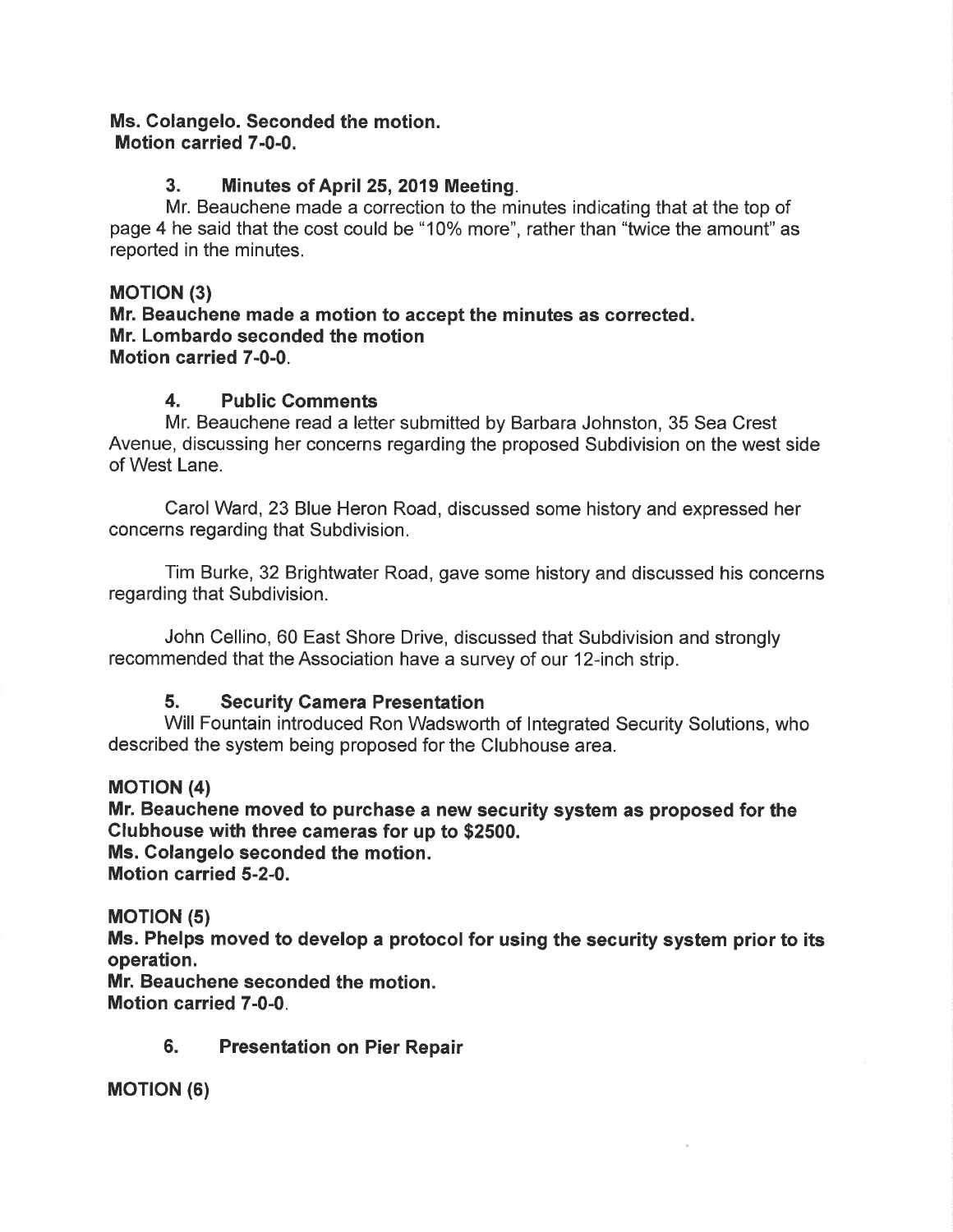Mr. Beauchene moved that the Board approve the Pier Committee's request to present the proposal to the membership at the May meeting and ask for approval of the proposal from Pinder, GMCB and Docko.

Ms. Colangelo seconded the motion.

Motion carried 7-0-0.

### 7. Association Manager's Report

Jim Moffett submitted a written report to the Board. Outstanding issues requiring follow up are: buoys, bench replacement, playground installations, clubhouse floor, and Nehantic curb stop.

### **MOTION (7)**

Mr. Fountain moved to spend \$1,850 to replace two spring toys in the playground. Mr. Beauchene seconded the motion. Motion carried 7-0-0.

#### **MOTION (8)**

Mr. Fountain moved to spend \$900 for a "gaga pit" for the playground. Ms. Golangelo seconded the motion. Motion carried 6-1-0.

#### 8. West Lane Development

Ms. Colangelo reported that she and Mary Cahill met with the East Lyme First Selectman and the Town Planner to review the proposal for the subdivision on West Lane, and to discuss various surveys showing the Association's 12-in strip.

### 9. Response to Public Comments

Mary Cahill reviewed some history with the West Lane subdivision, and reported that in 2015 she spoke to our Attorney, Ed O'Connell, who advised her that his firm could not represent us because of a conflict of interest. On behalf of the Association, Attorney Robin Meggers sent a letter to the developer indicating that Black Point Beach Club Association would not grant access over the 12-in. strip. She said that the current question is where the 12-in strip ends on West Lane, and that issue is being reviewed by the Board of Governors.

### 10. Final Gomments from Public

 $\mathcal{L}$ 

Cindy Trocci, 22 Blue Heron Road, reviewed her research regarding the history of the West Lane property and the original development of Black Point Beach Club Association.

Carol Ward, 23 Blue Heron Road, clarified that the proposed subdivision is considered Old Black Point land.

Colleen Hayes, 22 Sea Breeze Avenue, recommends a survey be done, and a real estate lawyer hired, and also that the Board send a letter to the Planning Commission that the Association objects to the subdivision.

Tim Burke, 32 Brightwater Road, reminded that they must consider how water is redirected.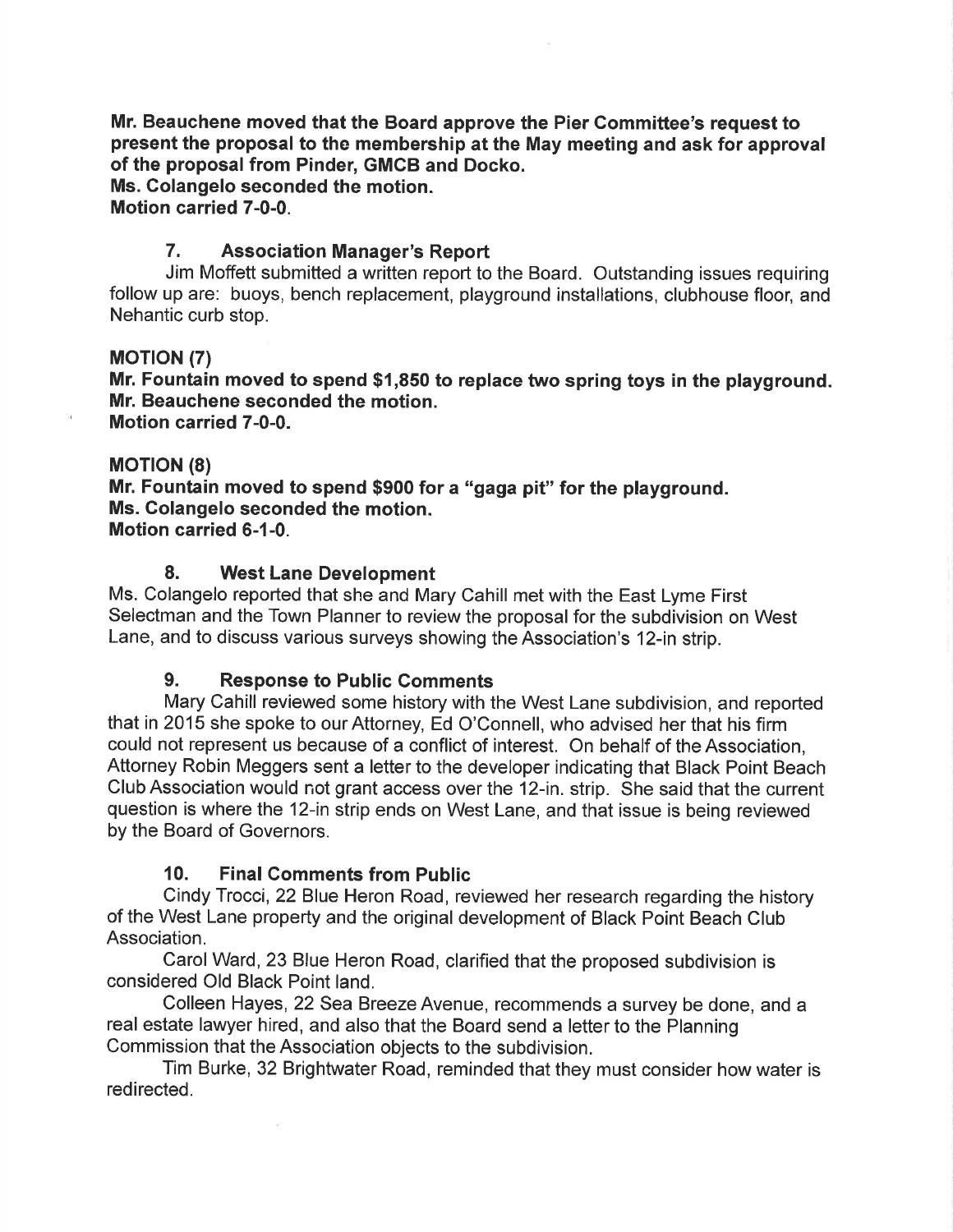Suzanne Smith, 35 Sea Crest Avenue, asked when the climbing wall would be installed in the playground.

#### **MOTION (9)**

Ms. Colangelo moved to enter Executive Session at 8:05 p.m. to discuss Pending Litigation and employee contracts. Mr. Beauchene seconded the motion. Motion carried 7-0-0.

#### **MOTION (10)**

Mr.Beauchene moved to exit Executive Session at 10:11 p.m. with no action taken Ms. Phelps seconded the motion. Motion carried 7-0-0.

#### **MOTION (11)**

Mr. Lombardo moved that the Board of Governors send a letter to the First Selectman and Town of East Lyme Planning Commission enumerating concerns of Black Point Beach Club Association membership in regards to the proposed West Lane development. Ms. Phelps seconded the motion.

Motion carried 7-0-0.

#### ADJOURNMENT

**MOTION (12)** Mr. Lombardo moved to adjourn the meeting at 10:15 p.m. Mr. Fountain seconded the motion. Motion carried 7-0-0.

Respectfully submitted, Carolyn Boyle, Acting Secretary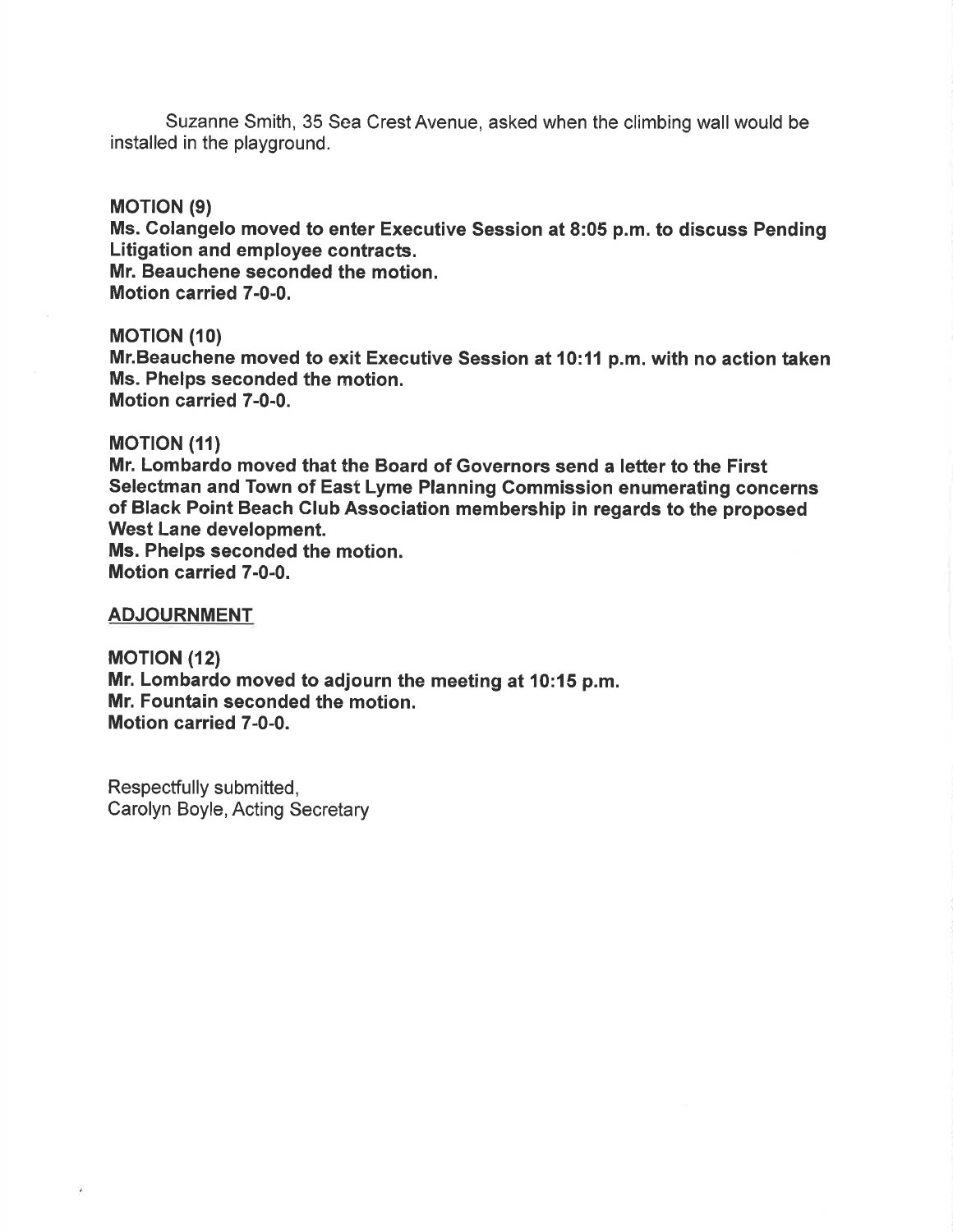#### Association Report to be ready for April 2019 Meeting

Welcome back. Start date was April 22nd.

Attended three (3) Main Beach Pier Subcommittee meetings as subcommittee member. Met with contractors for Pier project.

Attended two (2) Special BOG Meeting regarding budget. Attended BOG Special meeting on 4/25/20L9.

Reached out to ELPD re: Summer Patrol. Scheduled meeting with Chief & Seargeant for next Tuesday, will invite to speak at Informational meeting,

I put out garbage cans every Sunday night, lock gate if necessary and put away cans on Monday.

"Clean the Clubhouse Day" on Saturday, April 27th. About 30 ppl attended and did a great job cleaning up the place and grounds. Posted FB pics and Thank You's from Cleanup Day.

Cleaned/Replaced fluorescent bulbs in Clubhouse Boardroom, replace center Kitchen bulbs but didn't work - I will bring it up at the board meeting. Maybe call Jamco Electric and have it fixed.

Moved white cabinet to Boardroom.

Checked PA system working great

New gangway delivered (it is in the Clubhouse) with parts stored in old shed. (See Will, waiting on a check to have a bracket fabricated to hook up to our bulkhead at the boat launch).

Met with Mike Nebelung at Main Beach on April 28. He has begun moving sand on the beach and pushed back should finish by following weekend. He finished South and Sea Breeze and will complete Main beach by this weekend.

Obtained quote from Chuck Casey re: Nehantic Parking curb expansion. Also getting bid for auger holes/sonotubes for climbing wall.

Inspected Main Beach groyne - there are NO huge crevices on the pier but I will continue to monitor.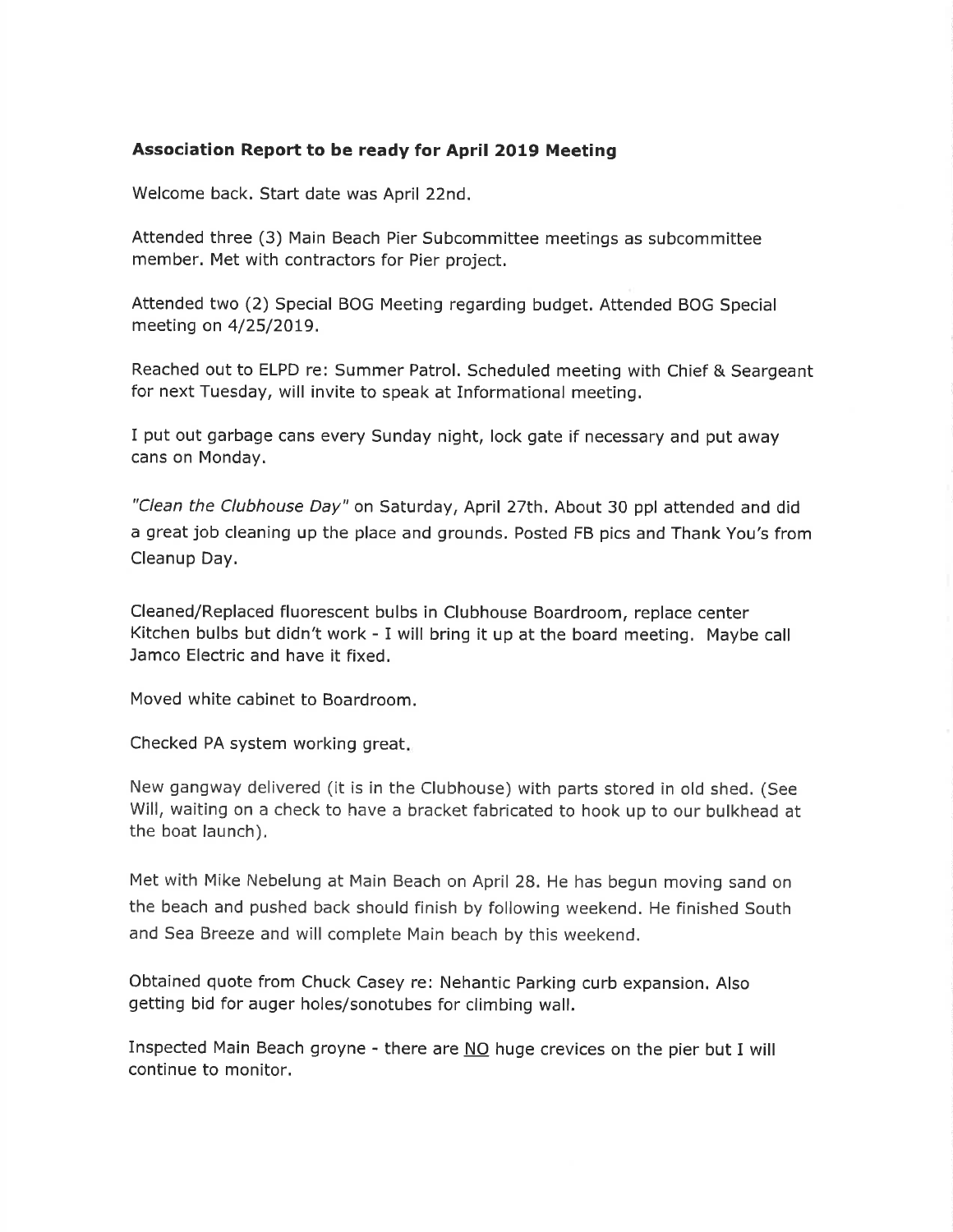Reviewed water shutoffs and adjustments with Will

Our propane tank is at 25% - Spicer Gas has filled it.

Continued to meet periodically with CC re: keys, beach, etc.

Clay tennis courts have been cleaned up and are close to ready, rolled them today (5/2/19) - discovered that two brooms were stolen at the end of last year - I do not think a police report was submitted.

Moved benches from Clubhouse shed to tennis courts.

Contacted town to turn on water for clay courts from road and will do on May 1Oth 3:00pm.

Called Chuck at Salem Irrigation to turn on courts (Chuck (860) 367-5912) he will contact me for date.

Need information from Kevin C regarding the six (6) planned rentals of Clubhouse.

Worked with CC, Will, regarding additional lines from both the Nehantic and Osprey piers ands South Beach. Meeting with Jaxson from Sound Marine today (5/2/L9) at 4:00pm to discuss lines.

"Climbing Wall" is in pieces in the new shed but never assembled - laid out all locations to erect it but kids pulled up the markers. Acquired bid from Chuck to dig holes for Sonotubes, John Campion is lead.

Bill McD put on nets on hardtop courts

Moved card tables out of shed to overhead storage

Moved plastic red car out of shed to Billow per Will.

Researching paint for tops of Mother of Pearl Globes on woodland Drive.

Setup Clubhouse for tonight's meeting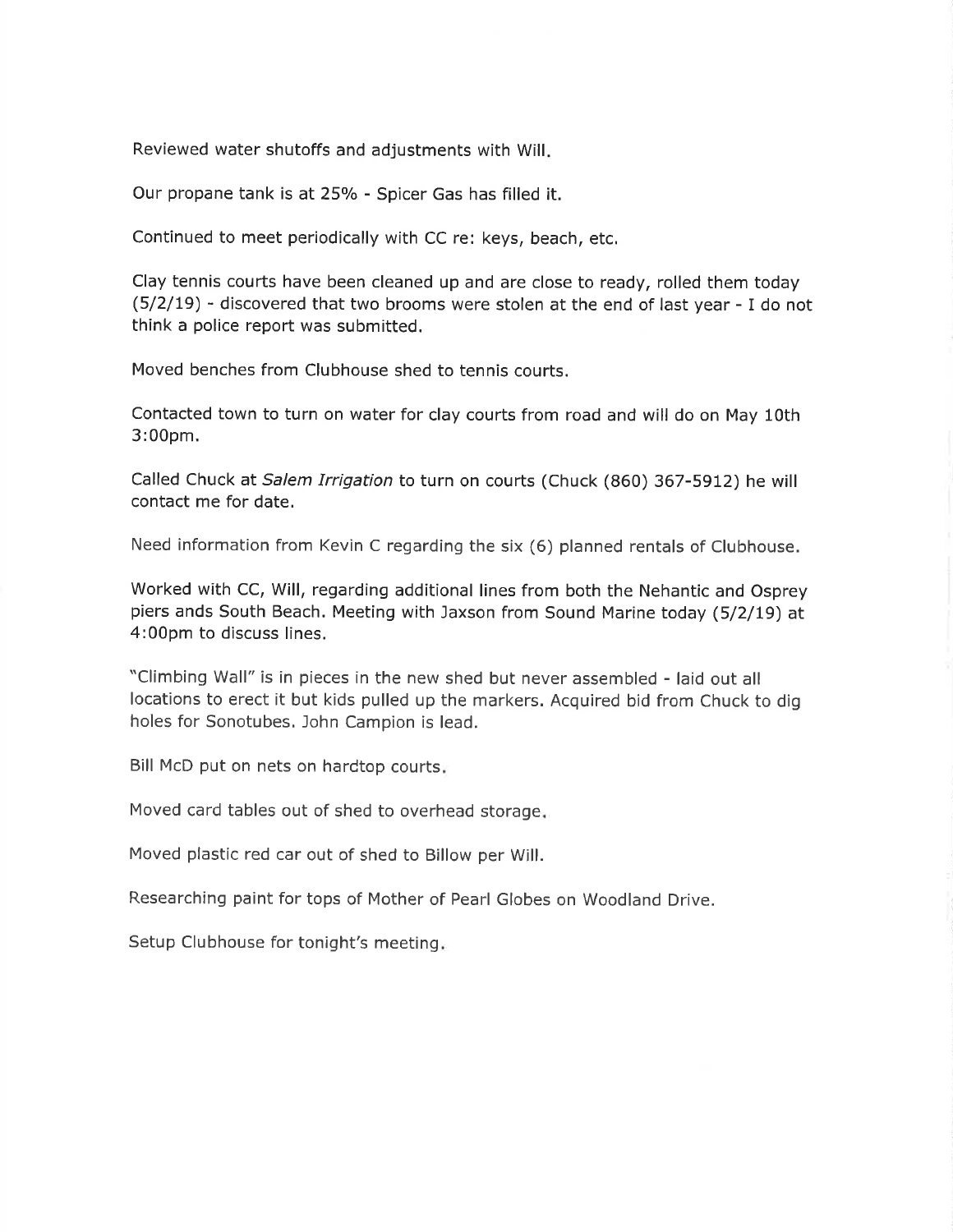Untitled

Thursday May 2, 2019

Hi - Here's my comments I hope will be addressed to the Black Point BOG tonight & read aloud, please. We have a very special beach community in new Black Point & in Niantic located in the town of East Lyme. Our area was designed in 1931 by Jay Smith. BPBCA has an approved charter through the State of Connecticut legislature. We should all respect it with the hopes that by sharing two different municipalities locally would be of interest to each. BPBCA shares different regulations, taxes, planning, zoning, roads etc.from EL yet work together for all it's citizens. I believe BPBCA has a severe conflict of interest as a separate municipality using the same law firm & attorney's as the town of East Lyme. At the present time a five lot sub-division is being proposed to pass through a one foot  $(1')$  called a spite or grudge strip under ownership of the BPBCA. This strip should not be allowed to be by-passed since there are two planning & different zones located next to each other. With the different zones public notice has been faulty. Plan proposed for the five (5) lot sub-division property has plenty use for entrance from Old Black Point Rd. No complete notice of sign to announce date, time, place or hearing has been posted on site. I believe a permit passed by the town of East Lyme's Inland & Wetland's Commission on March 5, 2019 to also be faulty & violates CGS as the Coastal Area Mgnt Act plus other regulations. Per regular meeting minutes of ELILW's dated March 5, 2019 "there are substantial wetlands on the property....".